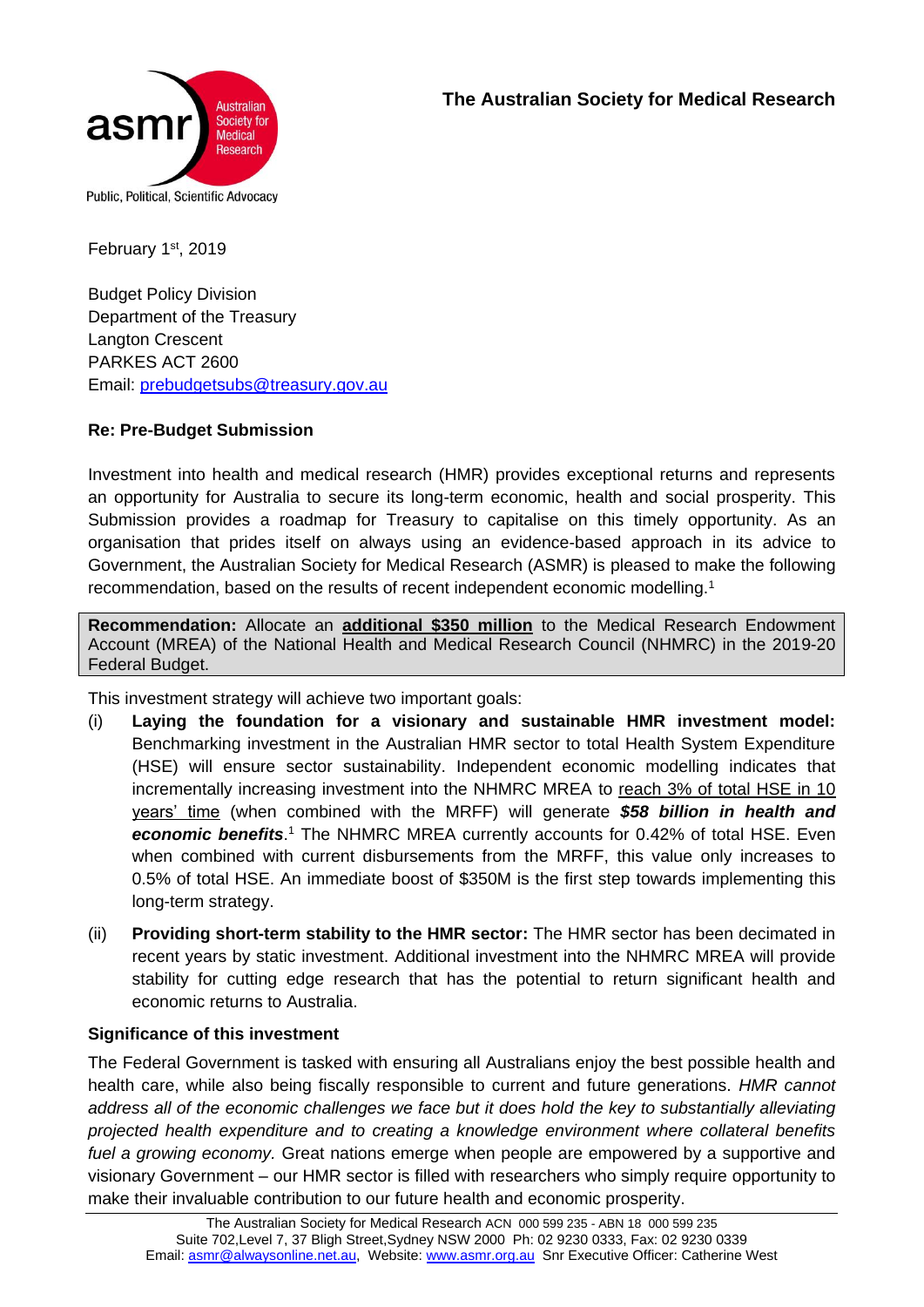### **Australian HMR provides exceptional economic, health and social returns**

As the major funding body for HMR in Australia, the NHMRC is essential for enabling the foundational health and medical innovation that will underpin future translational returns.

- Investment into NHMRC-supported projects and people yields exceptional returns *every \$1 invested returns \$3.20* in economic, health or social benefits, including wellbeing gains, avoided health system and indirect costs, and commercialisation.<sup>1,2</sup>
- NHMRC investment between 2000-2015 is projected to yield *net returns of over \$1.5B per year.* 1
- The *largest increase in real exports over the last decade has been in medical instruments and medicinal and pharmaceutical products*<sup>3</sup> – an industry with a rich future as Australia transitions from a resource-based economy to a knowledge-based economy.

### **The Australian HMR workforce is being decimated**

Despite the clear benefits of HMR, Government investment into the NHMRC has remained static for almost a decade. This has precipitated historic lows in grant funded rates, particularly for Project Grants and mid-career fellowships (less than 1 in 6 applications funded), which, in turn, has resulted in damaging workforce attrition.

- There has been a *16% loss of personnel* (full-time equivalent) supported by NHMRC Project Grant scheme since 2013<sup>1</sup> – if reflective of the broader HMR sector, a 16% loss of workforce equates to a *\$4.5B reduction in net benefits*. <sup>1</sup> This downward trend in workforce capacity will inevitably worsen without enhanced investment.
- $\bullet$  1 in 4 PhD-qualified researchers have less than 2 months of job security.<sup>4,5</sup>

As a result of workforce instability, many research leaders are being forced to take their intellectual capital overseas or to other industries, meaning breakthrough research is not being translated into tangible returns for Australia. Replacing these experts is not a cost-effective option<sup>6</sup> – *these experts must be retained*.

# **Research supported by the NHMRC MREA will underpin translational and commercial outcomes supported by the Medical Research Future Fund (MRFF)**

The Medical Research Future Fund (MRFF) is a visionary initiative that is expected to disburse \$1B per year<sup>7</sup>. However, the MRFF will support a very specific component of the HMR pipeline, and will not address many of the problems currently facing the HMR sector.

- The MRFF provides little scope for 'People Support' and thus is highly unlikely to mitigate HMR workforce decline.
- Clinical translation and commercialisation requires a solid foundation of discovery-driven basic research – *all stages of the research pipeline must be supported*.

For the MRFF to meet its aspirational goals, there must be a concomitant commitment to investing in the NHMRC MREA, which supports the people and projects that drive translation and commercialisation.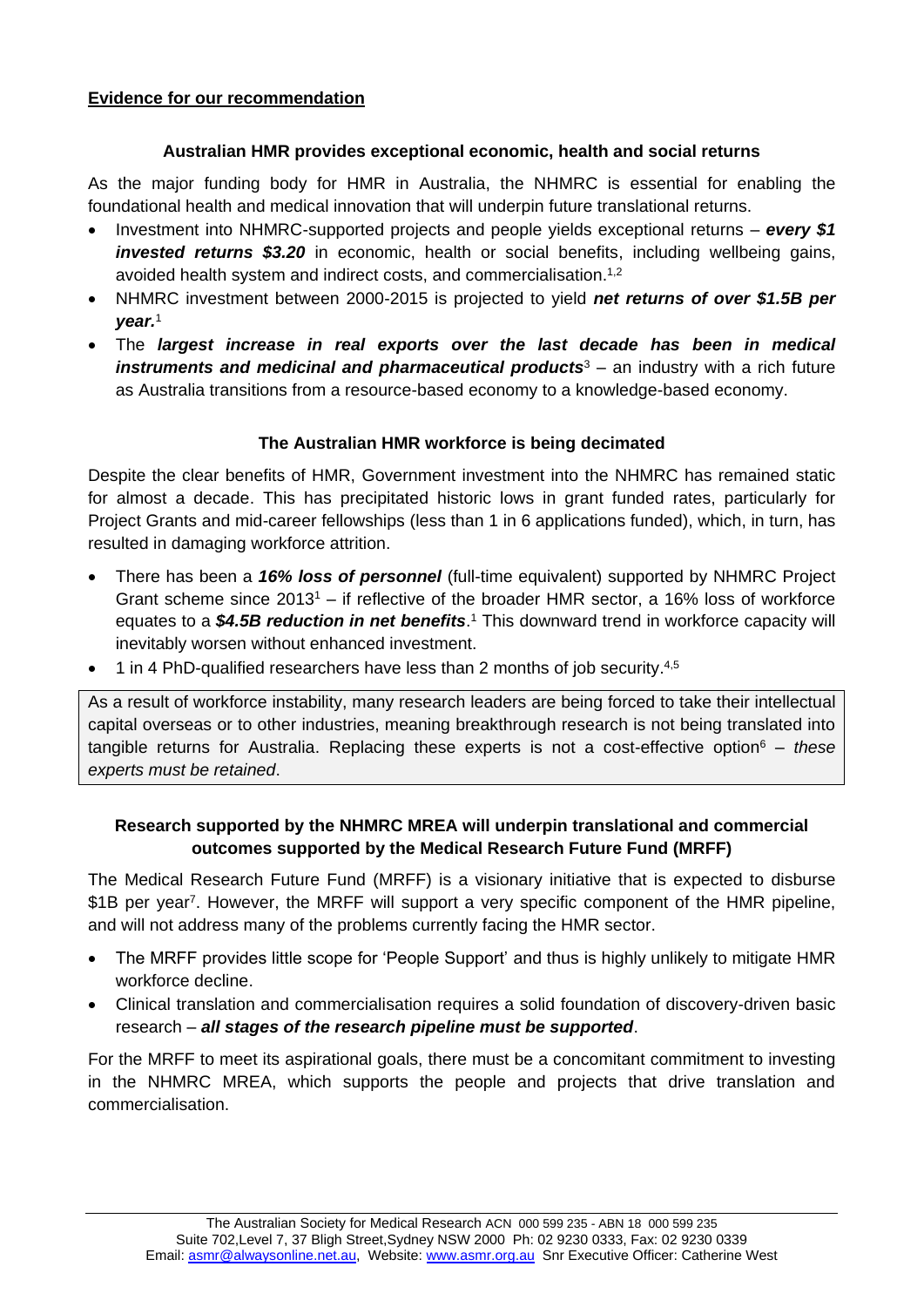## **Our recommendations present an evidence-based solution that will maximise economic, health and social returns from HMR**

**Immediate:** *Increase investment into the NHMRC MREA by \$350M.* This will have the dual effects of (i) paving the way towards a sustainable investment strategy whereby research allocations are benchmarked against total Health System Expenditure (see below) and (ii) providing immediate stability to a workforce under immense pressure. An immediate injection of \$350M into the NHMRC MREA will allow people and project support schemes to be returned to acceptable funded rates of approximately 25%. While this falls short of the >40% funded rates recommended by the 2008 House of Representatives Standing Committee on Industry, Science & Innovation,<sup>8</sup> it will provide short term security and support the ongoing transformational health outcomes of Australian health and medical research.

**Long-term:** *Increase investment into Australian HMR incrementally to reach 3% of total HSE*  **by 2027.** ASMR strongly advocates for benchmarking HMR investment against total HSE in order to achieve a predictable and sustainable investment model for the HMR sector. NHMRC investment as a proportion of HSE dropped to 0.42% in 2018. Even if current MRFF disbursements are added to this figure, it only rises to 0.53% of total HSE. If investment continues to remain static, this fall will continue due to increasing healthcare costs.<sup>1</sup> Should investment be increased to 3% of HSE by 2027, independent economic modelling projects a *windfall of \$58B in net benefits* over a 10 year period.<sup>1</sup>

### **Expected outcomes and significance**

Our request for a modest amount of immediate additional investment will provide short-term stability to the HMR sector, while transitioning to a more sustainable investment model will bring Australia into line with other leading nations and provide a solid foundation for the translation and commercialisation aspirations of the MRFF. This will allow the Government to forge a more prosperous Australia, rich in economic, health and social returns.

It is time to ask ourselves what sort of nation we want to be over the coming decades – a global leader in health and medical innovation or a minnow just trying to keep pace? We have been fortunate to prosper on the back of the resources boom for the past 30 years, but as this comes to an end, we have an incredible opportunity to forge a new future, utilising our intellectual capital to live up to our moniker of the "clever country". This is clearly Australia's winning formula: we have the evidence that HMR provides exceptional returns, we have the highly-skilled workforce needed to achieve these returns – we are ready and willing to tackle the challenges of the future if supported in these endeavours.

While certain incentives may entice industry and corporations to take up the slack, the ultimate responsibility of ensuring the prosperity of all Australians comes down to the Federal Government. Enhanced Government support for health and medical research will be a cornerstone in shaping a 21<sup>st</sup> century society founded on a strong knowledge-based economy, a healthy population and social equality.

Yours sincerely,

Dr Roger Yazbek President